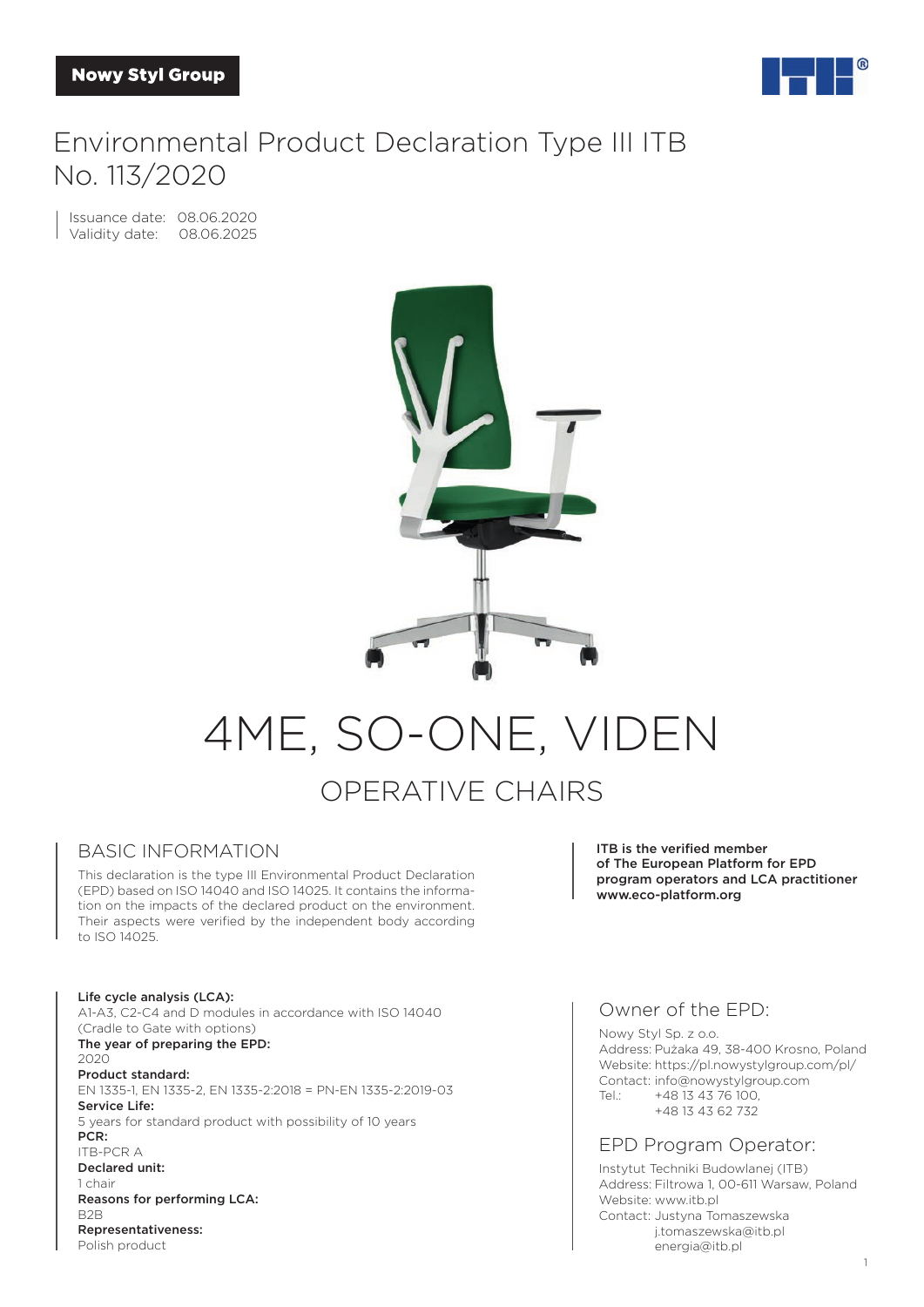



### OUR COMPANY

We are a European manufacturer of furniture solutions for office and public spaces. Our unique business model allows us to provide clients with a comprehensive interior furnishing service, based on an in-depth analysis of the specificity and needs of the client, work efficiency and work organization, ergonomics and acoustics. Thanks to the company's experience as well as technological and production facilities, each offer is made to measure.

An understanding of customers' needs, innovation and an organisational culture open to change has led us to the position of a company in Europe, with sales revenues of over 380 million euro per year. We have our own international distribution network including local sales structure in 16 countries on all major European markets and the Middle East. Hiring local managers and employees, we reach clients adjusting our offer and providing professional service.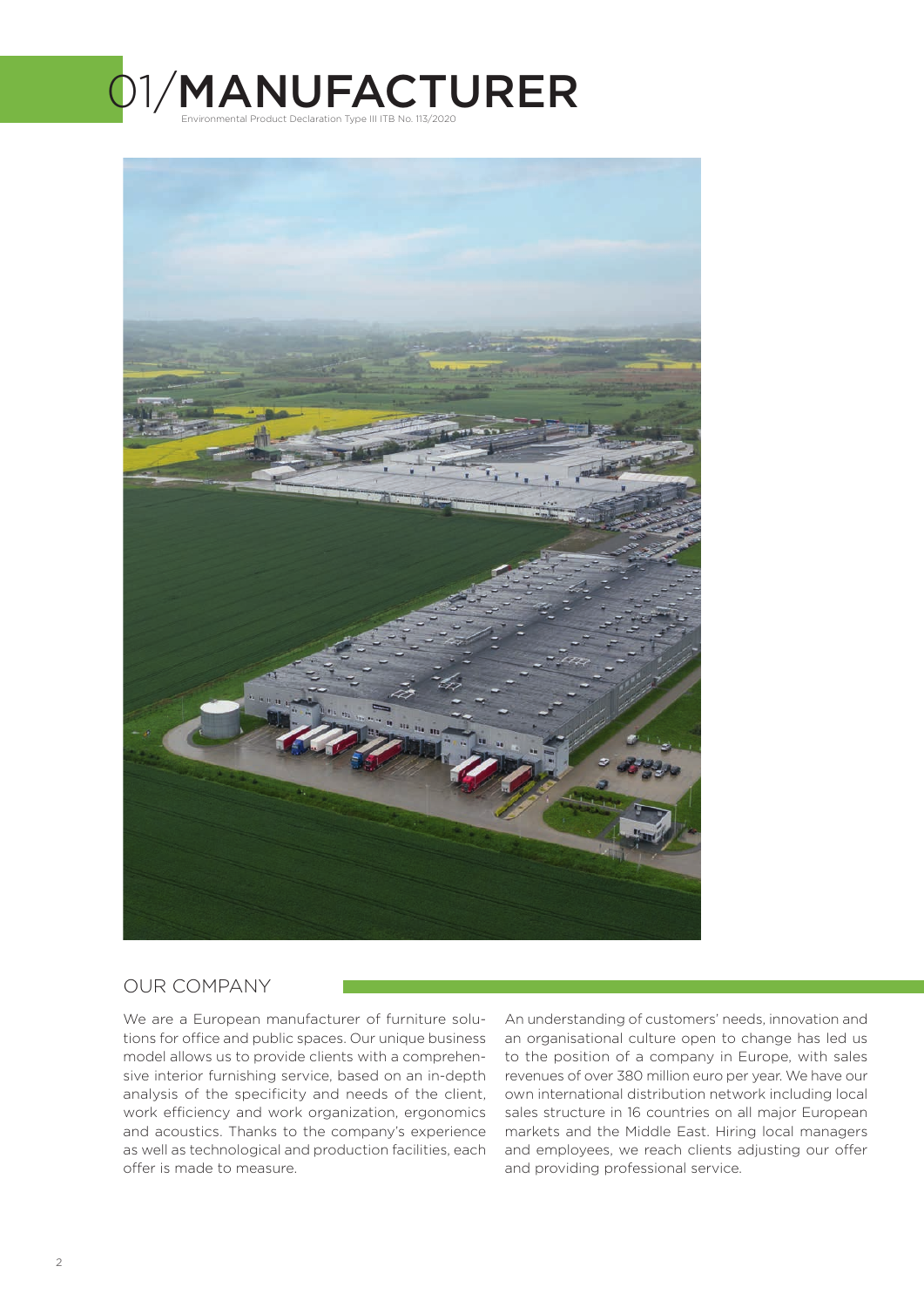# 1/MANUFACTURER Environmental Product Declaration Type III ITB No. 113/2020





This assessment applies to those located in Poland, in the region of Podkarpacie (4 plants) in Jasło and 1 in Rzepedź, with a floor area of nearly 100,000 m<sup>2</sup>, including a fully automated office furniture factory opened in 2014. The company also owns Research and Development Centre located in Jaslo where innovative production technologies and product solutions are constantly developed.

We provide furniture for new office buildings, conference centres, cinemas, stadiums, music, sports and multi-functional facilities every day. Our list of references includes multinational corporations such as DS Smith, Honeywell, Deloitte and ABB, cultural institutions such as Polish National Radio Symphony Orchestra in Katowice and the Opera in Munich, as well as the stadiums in Poland and France where European Football Championships were held in 2012 and 2016. Fans of the Football World Cup in Qatar in six out of seven stadiums now under construction for the event will also sit in our seats.

We offer a wide product portfolio adjusted to the needs and expectations of our clients. Our furniture solutions and our know-how in arranging modern offices are exhibited in the Office Inspiration Centre in Kraków, where we meet with clients, provide training and share inspiration. We also have 31 showrooms i.a. in Warsaw, London, Paris, Düsseldorf, Munich, Prague, Bratislava and Dubai.

We make our products in more than a dozen manufacturing plants equipped with cutting-edge technologies, located in Poland, Germany, France, Switzerland, Ukraine, Russia and Turkey.

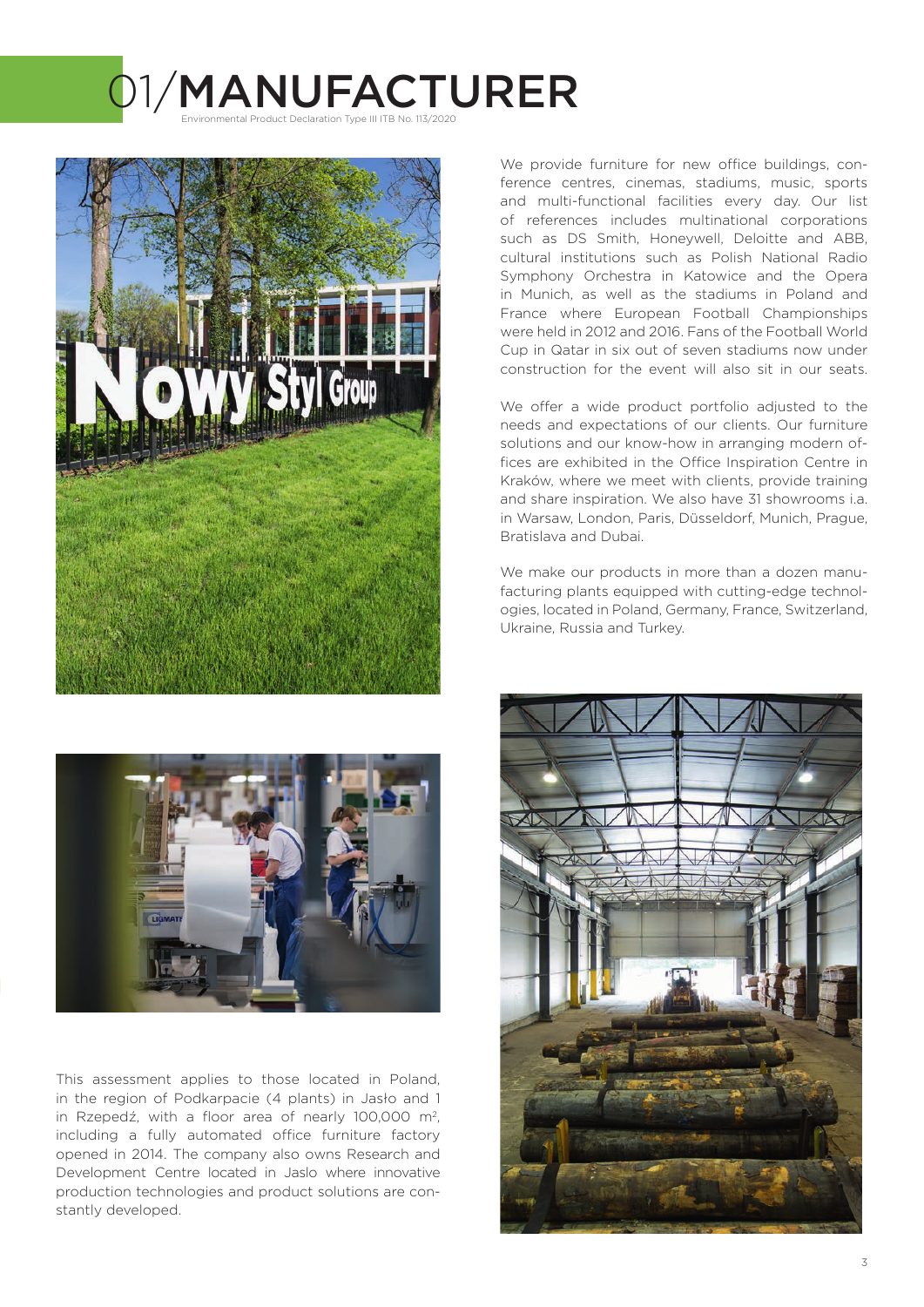# O2/PRODUCT DESCRIPTION







### OPERATIVE CHAIRS 4ME

BASE VERSIONS: five-star, polyamide or aluminium (powder coated or polished)

CASTORS: fi 65 mm, self-braking for soft or hard floors

MECHANISMS: synchronous or self-tension

SEAT: plastic construction covered with injected polyurethane foam

BACKREST UPH VERSION: plastic construction covered with injected polyurethane foam

BACKREST MESH VERSION: plastic construction covered with polyamide mesh

HEADREST HRUA (OPTIONAL): plastic construction covered with mesh

HEADREST HRMA (OPTIONAL): plywood construction covered with injected polyurethane foam

ARMRESTS: 2D adjustable and 4D adjustable

### CERTIFICATES:

GS Mark for selected configurations

# APPLICATIONS

Office Workstations

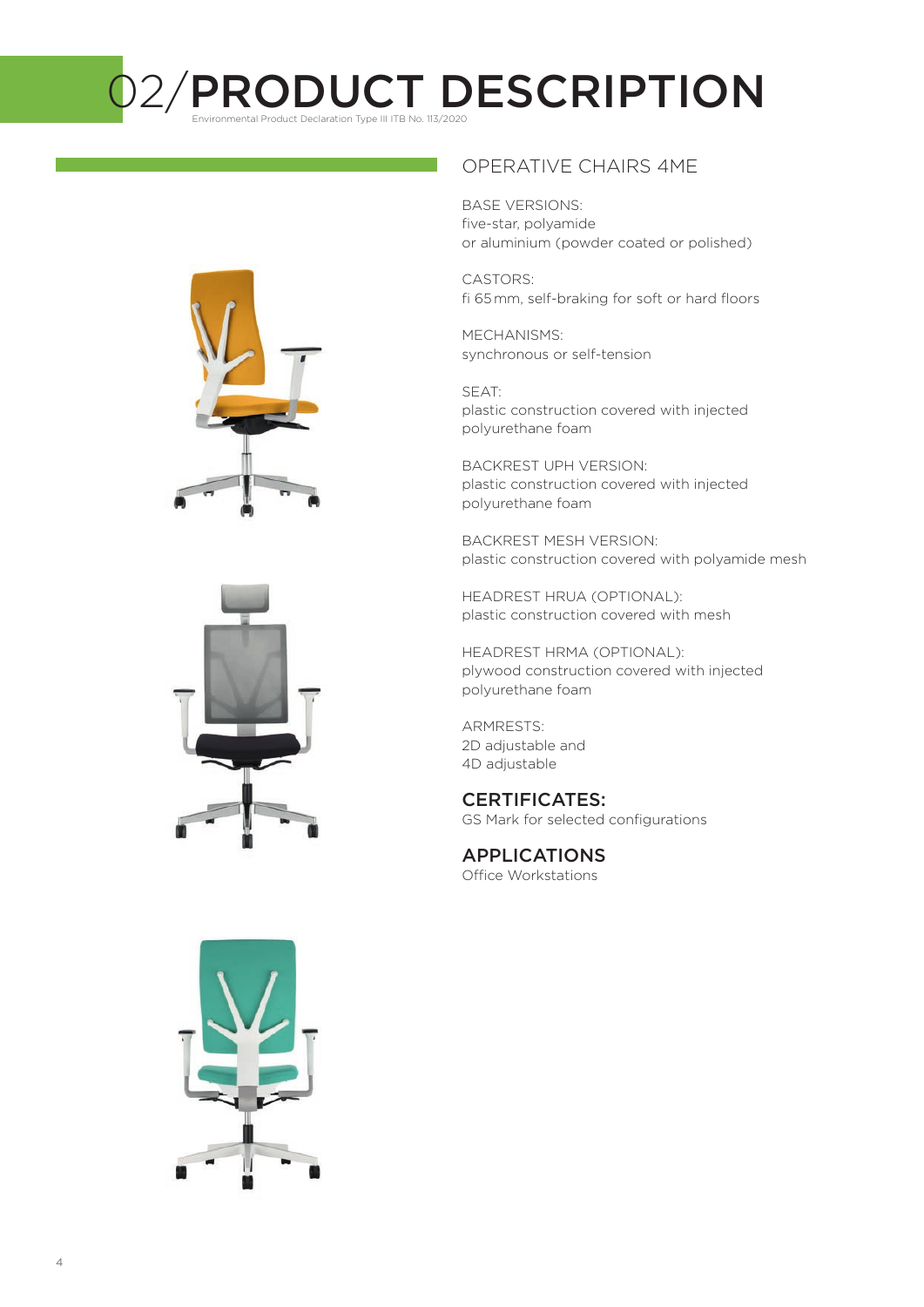# O2/PRODUCT DESCRIPTION







## OPERATIVE CHAIRS VIDEN

BASE VERSIONS: five-star, polyamide or aluminium (powder coated or polished)

CASTORS: fi 65 mm, self-braking for soft or hard floors

MECHANISMS: synchronous

SEAT: plywood construction covered with injected polyurethane foam, AirCare system

BACKREST: plywood construction covered with polyurethane foam

BACKREST MESH VERSION: plastic construction covered with polyamide mesh

HEADREST: plastic construction covered with polyurethane foam

ARMRESTS: 2D adjustable, 3D adjustable and 4D adjustable

### CERTIFICATES:

GS Mark for selected configurations

## APPLICATIONS

Office Workstations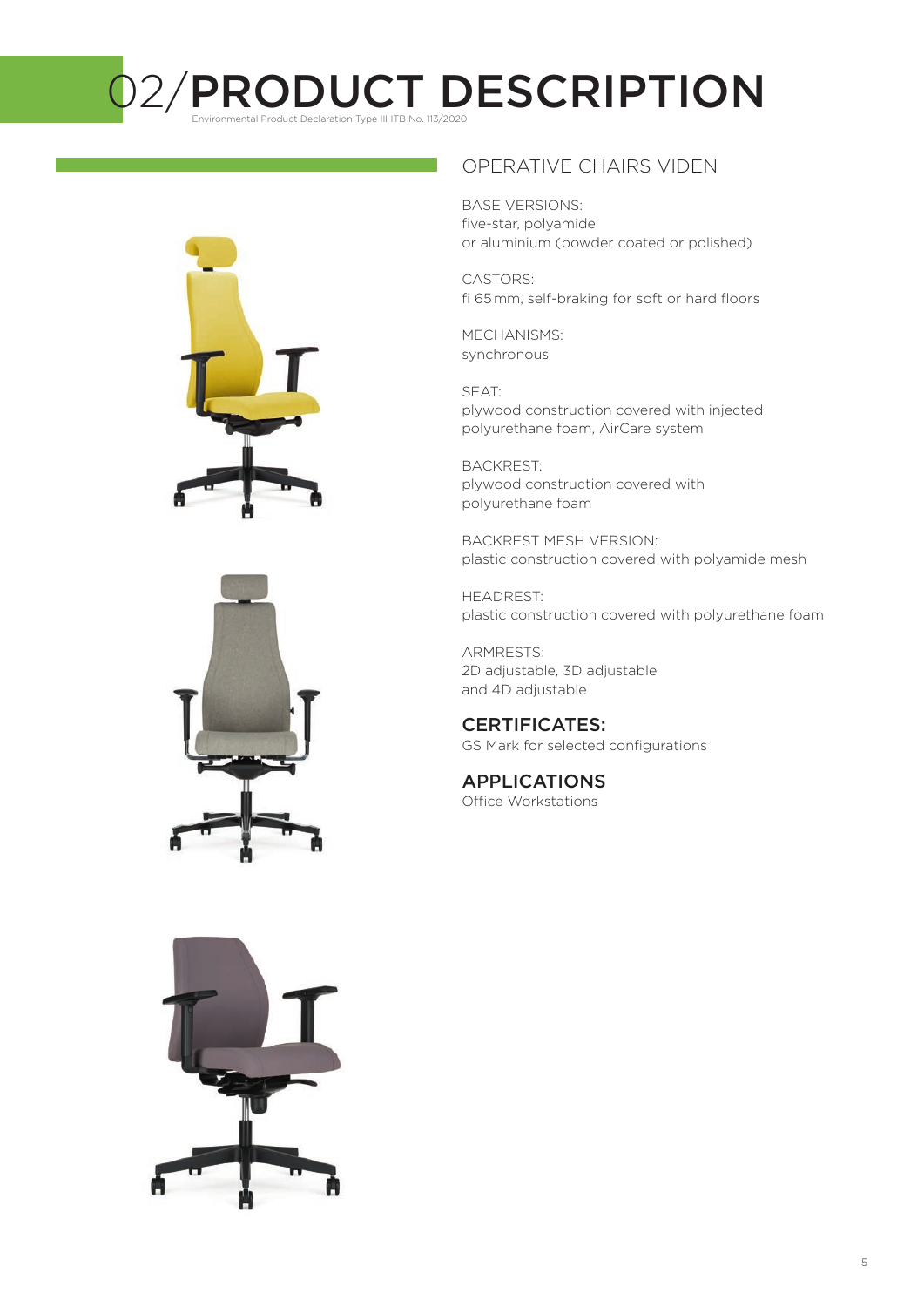# O2/PRODUCT DESCRIPTION







### OPERATIVE CHAIRS SO-ONE

BASE VERSIONS: five-star, polyamide or aluminium (powder coated or polished)

CASTORS: fi 65 mm, self-braking for soft or hard floors

MECHANISMS: synchronous

SEAT: plywood construction covered with injected polyurethane foam, AirCare system

BACKREST: plastic construction covered with injected polyurethane foam

HEADREST (OPTIONAL): plastic construction covered with polyurethane foam

ARMRESTS: 2D adjustable and 4D adjustable

CERTIFICATES: GS Mark for selected configurations

APPLICATIONS Office Workstations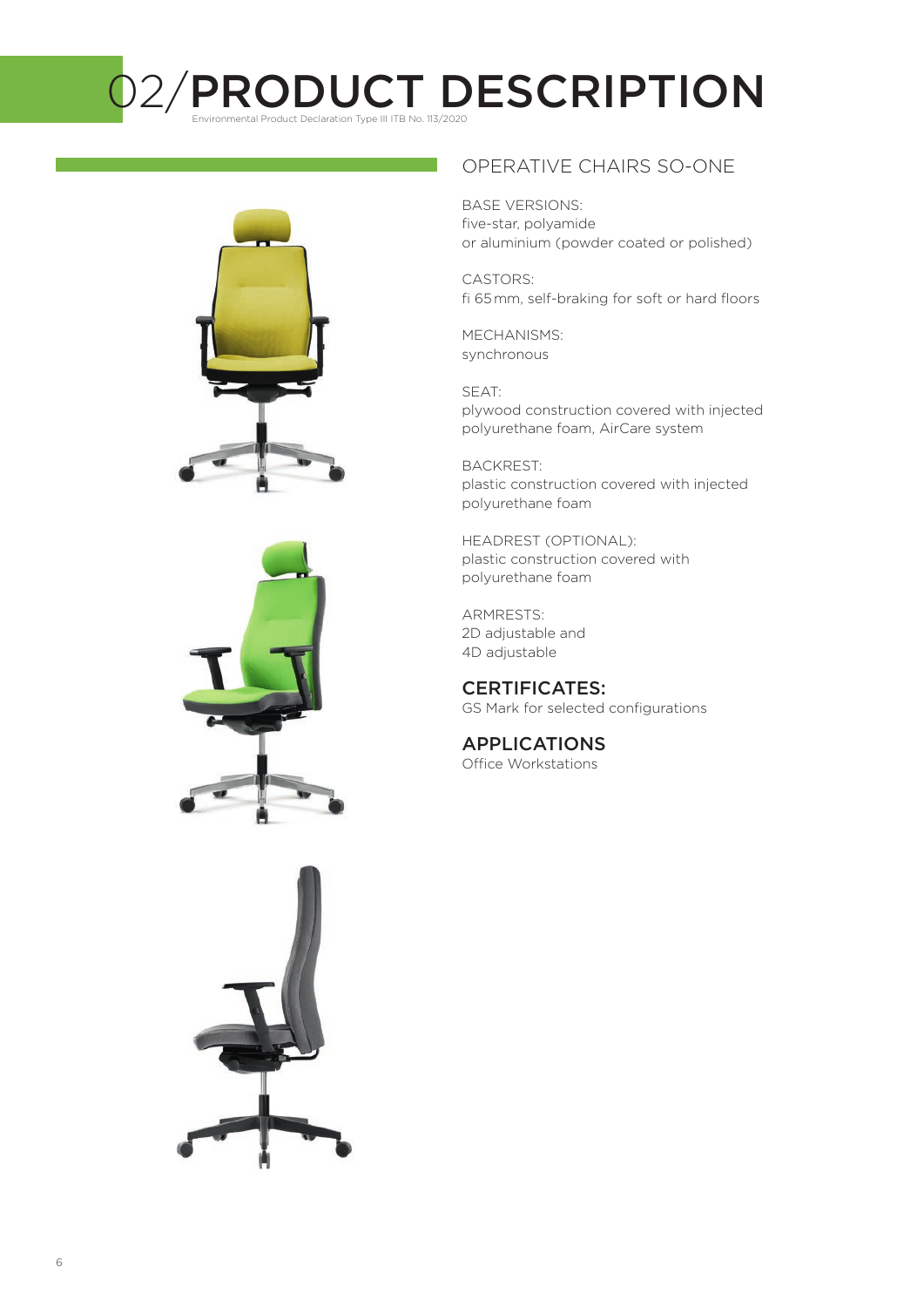Environmental Product Declaration Type III ITB No. 113/2020

### GENERAL RULES APPLIED

As shown in the scheme of manufacturing on page 8 Nowy Styl Sp. z o.o. manufactures products in five factories in Poland. Three of them process purchased materials such as metal, plastic and wood into components. Then, the furniture and chair factories use those components, as well as purchased components to assemble products, which are then ready for distribution. Some of the components made in the wood factory are also sold as finished products.

#### ALLOCATION

The allocation rules used for this EPD are based on general ITB PCR A. Production of the operative chairs 4ME, SO-ONE, VIDEN is a line process carried out in five factories of Nowy Styl Sp. z o.o. located in Krosno and Rzepedź (Poland). Allocation was done on product mass basis. All impacts from raw materials extraction are allocated in A1 module of the LCA. 100% of impacts from the line production of Nowy Styl Sp. z o.o. were inventoried and 3.18% were allocated to the operative chairs 4ME, SO-ONE, VIDEN production. Utilization of packaging material was taken into consideration. Module A2 includes transport of raw materials such as wood, polymers (ABS, PE, PA, PU, PET), aluminium, steel elements, papers, additives, ancillary materials and packaging materials from their suppliers to Nowy Styl Sp. z o.o. in Krosno and in Rzepedź. Municipal wastes of factory were allocated to module A3. Energy supply was inventoried for whole factory and was allocated to the operative chairs 4ME, SO-ONE, VIDEN production. Emissions in the factory are measured and were allocated to module A3.

#### SYSTEM LIMITS

The life cycle analysis of the declared products covers "Product Stage", A1-A3, C2, C3, C4 and D modules (Cradle to Gate with options) accordance with ISO 14040 and ITB PCR A. The details of systems limits are provided in product technical report. All materials and energy consumption inventoried in factories and were included in calculation. In the assessment, all significant parameters from gathered production data are considered, i.e. all material used per formulation, utilized thermal energy, internal fuel and electric power consumption, direct production waste, and all available emission measurements. It can be assumed that the total sum of omitted processes does not exceed 5% of all impact categories. Machines and facilities (capital goods) required for and during production are excluded, as is transportation of employees.

#### A1 AND A2 MODULES: RAW MATERIALS SUPPLY AND TRANSPORT

Wood, polymers (i.a. ABS, PE, PA, PU, PET, PA6, POM, PP, PES), aluminium, steel elements, papers, additives, ancillary materials and packaging materials come from Polish and foreign suppliers. Data on transport of the different products to the manufacturing plants is collected and modelled for factory by assessor. Means of transport include trucks. For calculation purposes Polish and European fuel averages are applied.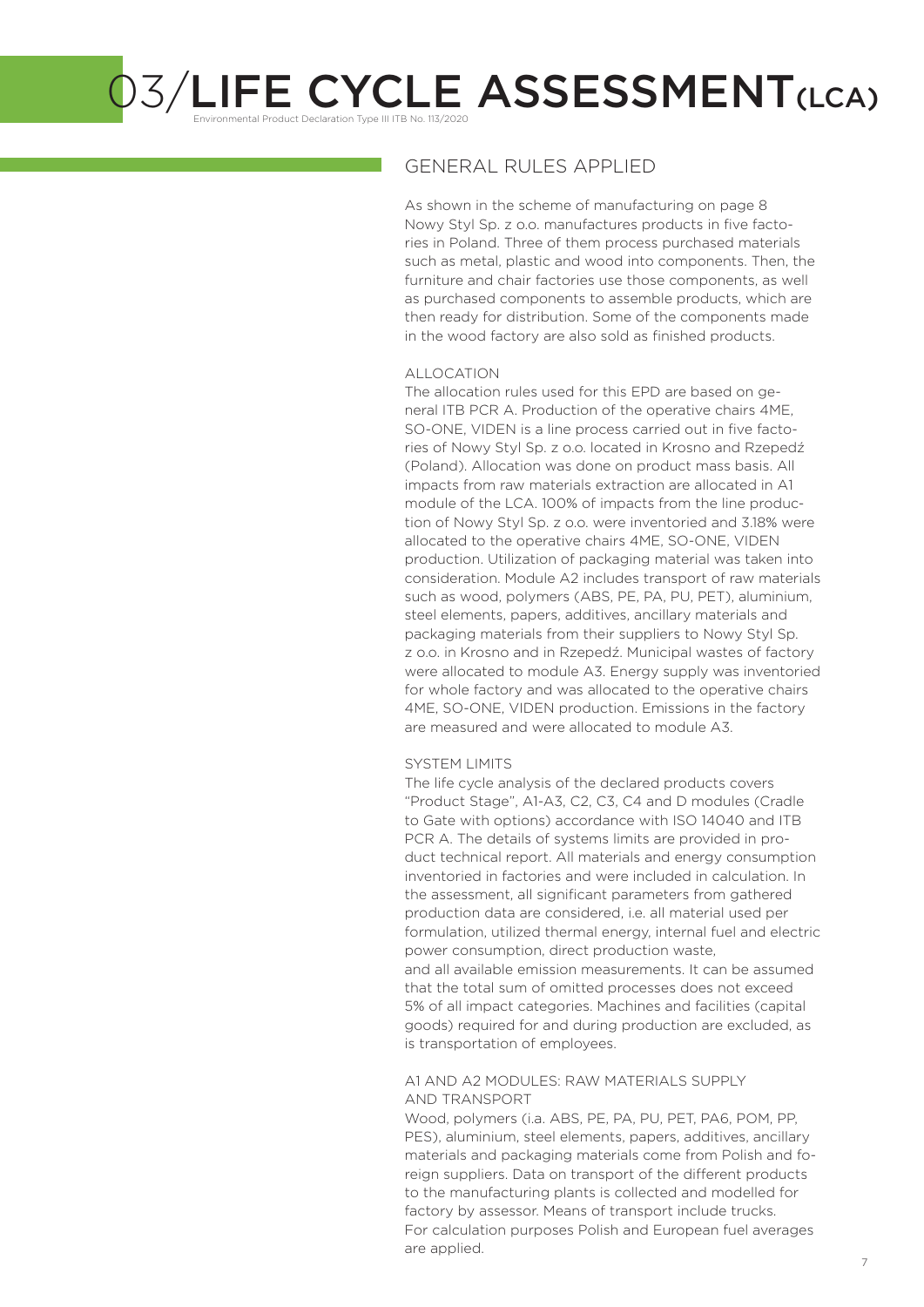

A3 PRODUCTION

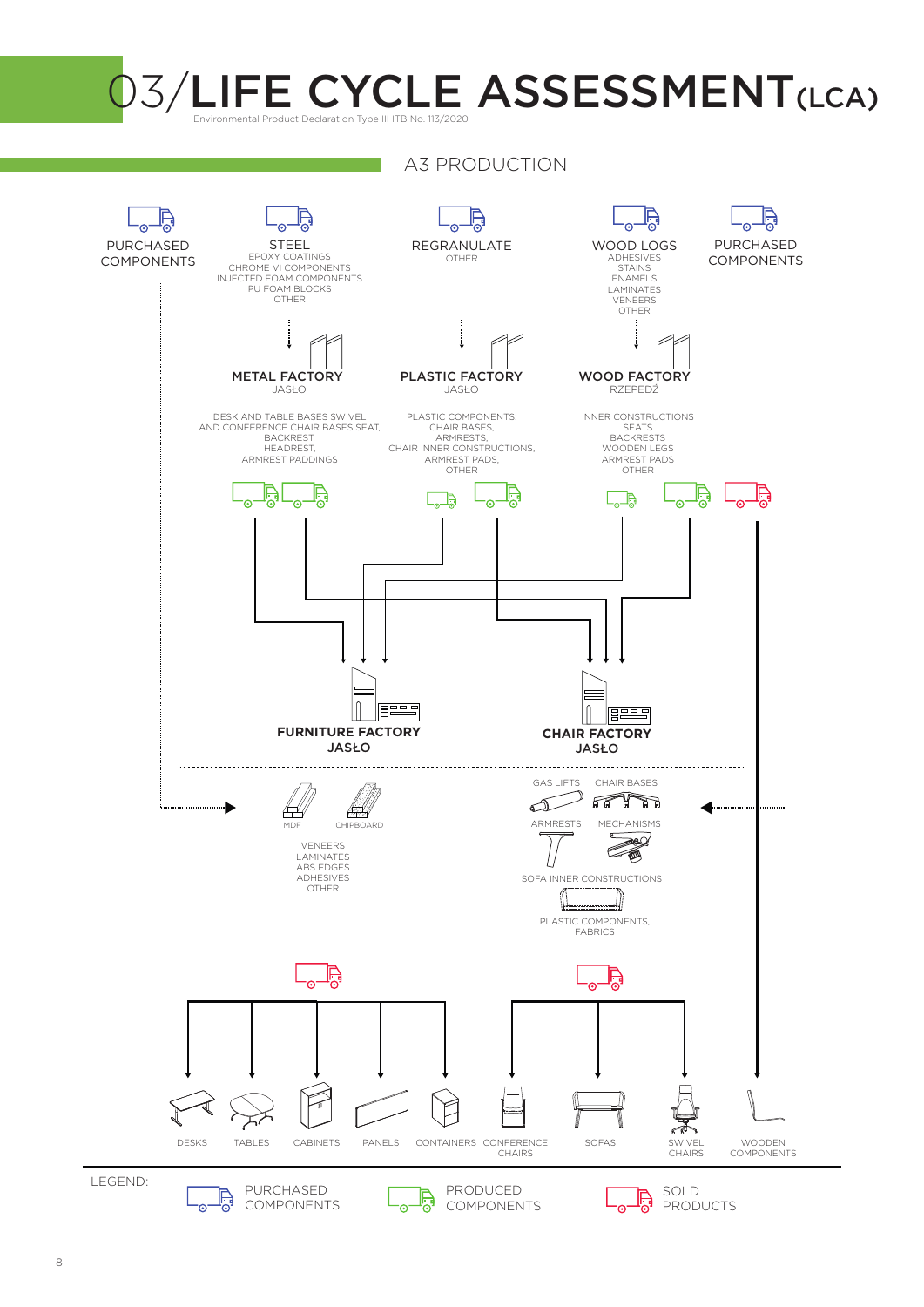Environmental Product Declaration Type III ITB No. 113/2020

### A3 PRODUCTION

#### END OF LIFE SCENARIOS

It is assumed that at the end of life stage, the transport distance for waste to waste processing (C3) is 50 km on > 10t loaded lorry with 50% capacity utilization and fuel consumption of 15 L per 100 km. The declared product is dismantled manually. Selectively recovered materials undergo recycling, energy recovery or landfilling according to Polish treatment practice of industrial waste while residual materials are forwarded to landfill in the form of mixed wastes. The reuse, energy recovery and recycling stage is considered beyond the system boundaries (D).

#### Table 1 End of life scenarios for the materials

| <b>MATFRIAL</b>                               | <b>MATFRIAL</b><br><b>RECOVERY</b> | <b>FNFRGY</b><br><b>RECOVERY</b> | RECYCLING | <b>I ANDEILING</b> |
|-----------------------------------------------|------------------------------------|----------------------------------|-----------|--------------------|
| <b>POLYMERS</b>                               | 80%                                | 30%                              | 30%       | 40%                |
| AI UMINIUM                                    | 95%                                | O%                               | 75%       | 25%                |
| <b>STEEL</b>                                  | 95%                                | O%                               | 100%      | 0%                 |
| WOOD AND<br>WOODEN-BASED<br><b>COMPONENTS</b> | 95%                                | 50%                              | 50%       | O%                 |
| CARTONBOARD                                   | 95%                                | 30%                              | 70%       | 0%                 |

#### DATA COLLECTION PERIOD

The data for manufacture of the declared products refer to period between 01.01.2018 – 31.12.2018 (1 year). The life cycle assessments were prepared for Poland as reference area.

#### DATA QUALITY

The values determined to calculate the LCA originate from verified Nowy Styl Sp. z o.o. inventory data.

#### ASSUMPTIONS AND ESTIMATES

The impacts of the representative the operative chairs 4ME, SO-ONE, VIDEN were aggregated using weighted average. Impacts were inventoried and calculated for all products of the operative chairs 4ME, SO-ONE, VIDEN.

#### CALCULATION RULES

LCA was done in accordance with ITB PCR A document.

#### DATA BASES

The data for the processes come from the following databases: Ecoinvent v.3.5, specific EPDs, ELCD, ÖKOBAUDAT, Ullmann's, ITB-Data. Specific data quality analysis was a part of external ISO 14001 audit.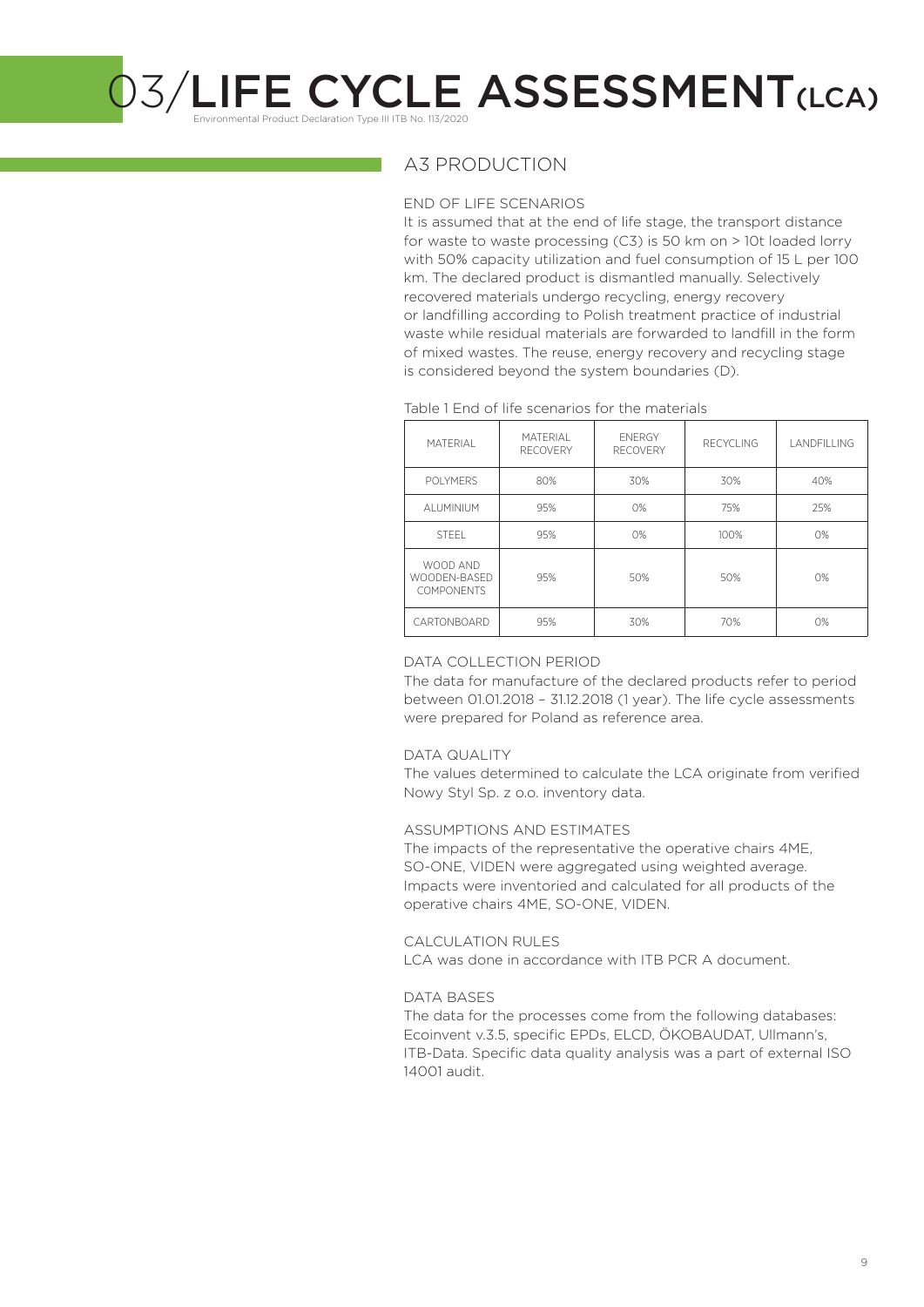

### RESULTS

DECLARED UNIT

The declaration refers to declared unit (DU) – an operative chairs 4ME, SO-ONE, VIDEN produced by Nowy Styl Sp. z o.o.

Table 2. System boundaries for the environmental characteristic of a operative chairs 4ME, SO-ONE, VIDEN produced by Nowy Styl Sp. z o.o.

|                               | PRODUCT STAGE |               |                                                            | CONSTRUCTION<br>PROCESS              |             |                |            | <b>USE STAGE</b> |               |                              |                             |                              |                | END OF LIFE         |           | <b>BENEFITS</b><br>AND LOADS<br><b>BEYOND</b><br>THE SYSTEM<br><b>BOUNDARY</b> |
|-------------------------------|---------------|---------------|------------------------------------------------------------|--------------------------------------|-------------|----------------|------------|------------------|---------------|------------------------------|-----------------------------|------------------------------|----------------|---------------------|-----------|--------------------------------------------------------------------------------|
| <b>Alddns</b><br>Raw material | Transport     | Manufacturing | site<br>onstruction<br>$\cup$<br>$\mathsf{S}$<br>Transport | Construction-installation<br>process | <b>J</b> se | Maintenance    | Repair     | Replacement      | Refurbishment | use<br>energy<br>Operational | use<br>water<br>Operational | demolition<br>Deconstruction | Transport      | processing<br>Waste | Disposal  | Reuse-recovery-recycling<br>potential                                          |
| A <sub>1</sub>                | A2            | A3            | AA                                                         | A <sub>5</sub>                       | B1          | B <sub>2</sub> | B3         | <b>B4</b>        | <b>B5</b>     | <b>B6</b>                    | <b>B7</b>                   | C1                           | C <sub>2</sub> | C <sub>3</sub>      | C4        | D                                                                              |
| <b>MD</b>                     | <b>MD</b>     | <b>MD</b>     | <b>MNA</b>                                                 | <b>MNA</b>                           | <b>MNA</b>  | <b>MNA</b>     | <b>MNA</b> | <b>MNA</b>       | <b>MNA</b>    | <b>MNA</b>                   | <b>MNA</b>                  | <b>MNA</b>                   | <b>MD</b>      | <b>MD</b>           | <b>MD</b> | MD                                                                             |

Environmental assessment information

(MNA – Module not assessed, MD – Module Declared, INA – Indicator Not Assessed)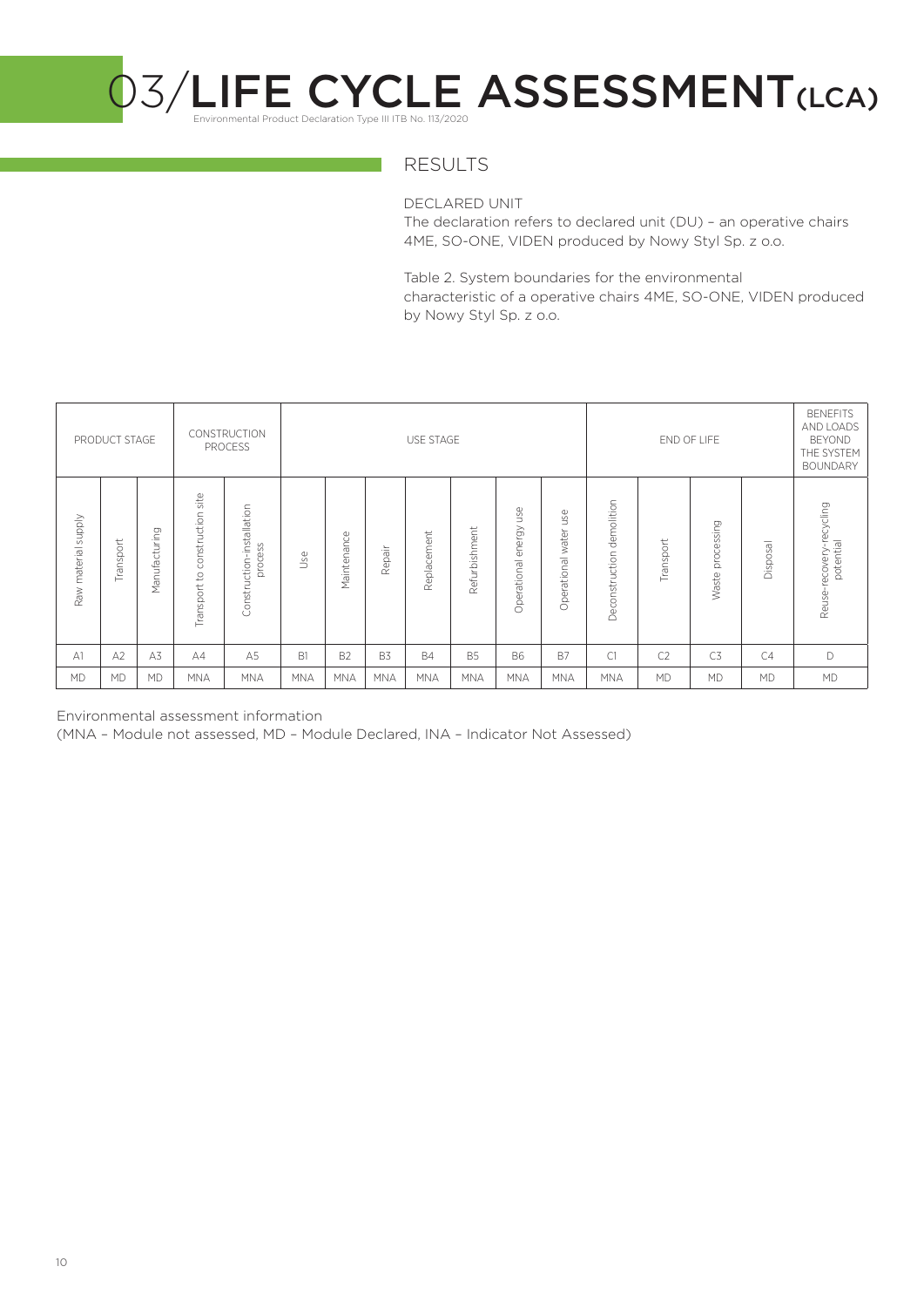RESULTS

|                                                                                                                              | 4ME                                                    |               |                |              |              |  |  |
|------------------------------------------------------------------------------------------------------------------------------|--------------------------------------------------------|---------------|----------------|--------------|--------------|--|--|
| Environmental impacts: (DU) 1 chair (weight: 31,6 kg*)                                                                       |                                                        |               |                |              |              |  |  |
| <b>IMPACT CATEGORIES</b>                                                                                                     | <b>UNIT</b>                                            | A1            | A2             | A3           | $AI-A3$      |  |  |
| Global warming potential                                                                                                     | [ $kg CO, eq.]$                                        | $6.79E + 01$  | 2.77E+00       | $2.29E + 01$ | $9.35E + 01$ |  |  |
| Depletion potential of the stratospheric ozone layer                                                                         | [kg CFC 11 eq.]                                        | 1.40E-05      | $0.00E + 00$   | $0.00E + 00$ | 1.40E-05     |  |  |
| Acidification potential of soil and water                                                                                    | [ $kg$ SO <sub>2</sub> eq.]                            | 2.55E-01      | 2.03E-02       | $1.11E - 02$ | 2.87E-01     |  |  |
| Formation potential of tropospheric ozone                                                                                    | [kg Ethene eq.]                                        | 7.92E-02      | 1.46E-03       | 1.75E-03     | 8.24E-02     |  |  |
| Eutrophication potential                                                                                                     | [kg $(POA)3$ - eq.]                                    | 1.18E-01      | 9.23E-05       | 1.04E-03     | 1.19E-01     |  |  |
| Abiotic depletion potential (ADP-elements) for non-fossil<br>resources                                                       | [kg Sb eq.]                                            | 3.58E-02      | $0.00E + 00$   | 8.47E-05     | 3.59E-02     |  |  |
| Abiotic depletion potential (ADP-fossil fuels) for fossil<br>resources                                                       | [MJ]                                                   | $1.21E + 03$  | 3.74E+01       | 1.38E+02     | 1.39E+03     |  |  |
|                                                                                                                              | Environmental impacts: (DU) 1 chair (weight: 31,6 kg*) |               |                |              |              |  |  |
| <b>ASPETCS</b>                                                                                                               | Unit                                                   | A1            | A <sub>2</sub> | A3           | $A1-A3$      |  |  |
| Use of renewable primary energy excluding renewable<br>primary energy resources used as raw materials                        | [MJ]                                                   | INA           | <b>INA</b>     | INA          | INA.         |  |  |
| Use of renewable primary energy resources used as raw<br>materials                                                           | [MJ]                                                   | INA           | INA            | INA          | INA          |  |  |
| Total use of renewable primary energy resources (primary<br>energy and primary energy resources used as raw<br>material)     | [MJ]                                                   | 2.70E+02      | $2.61E + 00$   | 8.90E+00     | 2.81E+02     |  |  |
| Use of non-renewable primary energy excluding non-<br>renewable primary energy resources used as raw materials               | [MJ]                                                   | INA           | <b>INA</b>     | INA          | <b>INA</b>   |  |  |
| Use of non-renewable primary energy resources used as<br>raw materials                                                       | [MJ]                                                   | <b>INA</b>    | <b>INA</b>     | <b>INA</b>   | <b>INA</b>   |  |  |
| Total use of non renewable primary energy resources<br>(primary energy and primary energy resources used as<br>raw material) | [MJ]                                                   | $1.19E + 0.3$ | 3.92E+01       | $1.45E + 02$ | $1.37E + 03$ |  |  |
| Use of secondary material                                                                                                    | [kg]                                                   | $1.32E + 01$  | $0.00E + 00$   | $0.00E + 00$ | $1.32E + 01$ |  |  |
| Use of renewable secondary fuels                                                                                             | [MJ]                                                   | 1.45E-01      | 1.96E+00       | $0.00E + 00$ | $2.11E + 00$ |  |  |
| Use of non-renewable secondary fuels                                                                                         | [MJ]                                                   | 6.13F-02      | $0.00E + 00$   | $0.00E + 00$ | 6.13E-02     |  |  |
| Use of net fresh water                                                                                                       | [m <sup>3</sup> ]                                      | INA           | INA            | INA          | INA.         |  |  |
| Environmental impacts: (DU) 1 chair (weight: 31,6 kg*)                                                                       |                                                        |               |                |              |              |  |  |
| <b>WASTES</b>                                                                                                                | Unit                                                   | A1            | A2             | A3           | $AI-A3$      |  |  |
| Hazardous waste disposed [kq]                                                                                                | [kg]                                                   | 1.21E-02      | 1.28E-05       | 8.82E-02     | 1.00E-01     |  |  |
| Non-hazardous waste disposed [kg]                                                                                            | [kg]                                                   | 4.68E+00      | 1.18E-02       | 2.07E-01     | 4.90E+00     |  |  |
| Radioactive waste disposed [kg]                                                                                              | [kg]                                                   | 7.82E-03      | $0.00E + 00$   | $0.00E + 00$ | 7.82E-03     |  |  |
| Components for re-use [kg]                                                                                                   | [kg]                                                   | $1.62E - 01$  | $0.00E + 00$   | $0.00E + 00$ | 1.62E-01     |  |  |
| Materials for recycling [kg]                                                                                                 | [kg]                                                   | 1.56E-01      | $0.00E + 00$   | 3.32E+00     | 3.48E+00     |  |  |
| Materials for energy recovery [kg]                                                                                           | [kg]                                                   | $0.00E + 00$  | $0.00E + 00$   | 2.51E-01     | 2.51E-01     |  |  |
| Exported energy MJ per energy carrier                                                                                        | [MJ per energy<br>carrier]                             | INA           | INA            | INA          | INA          |  |  |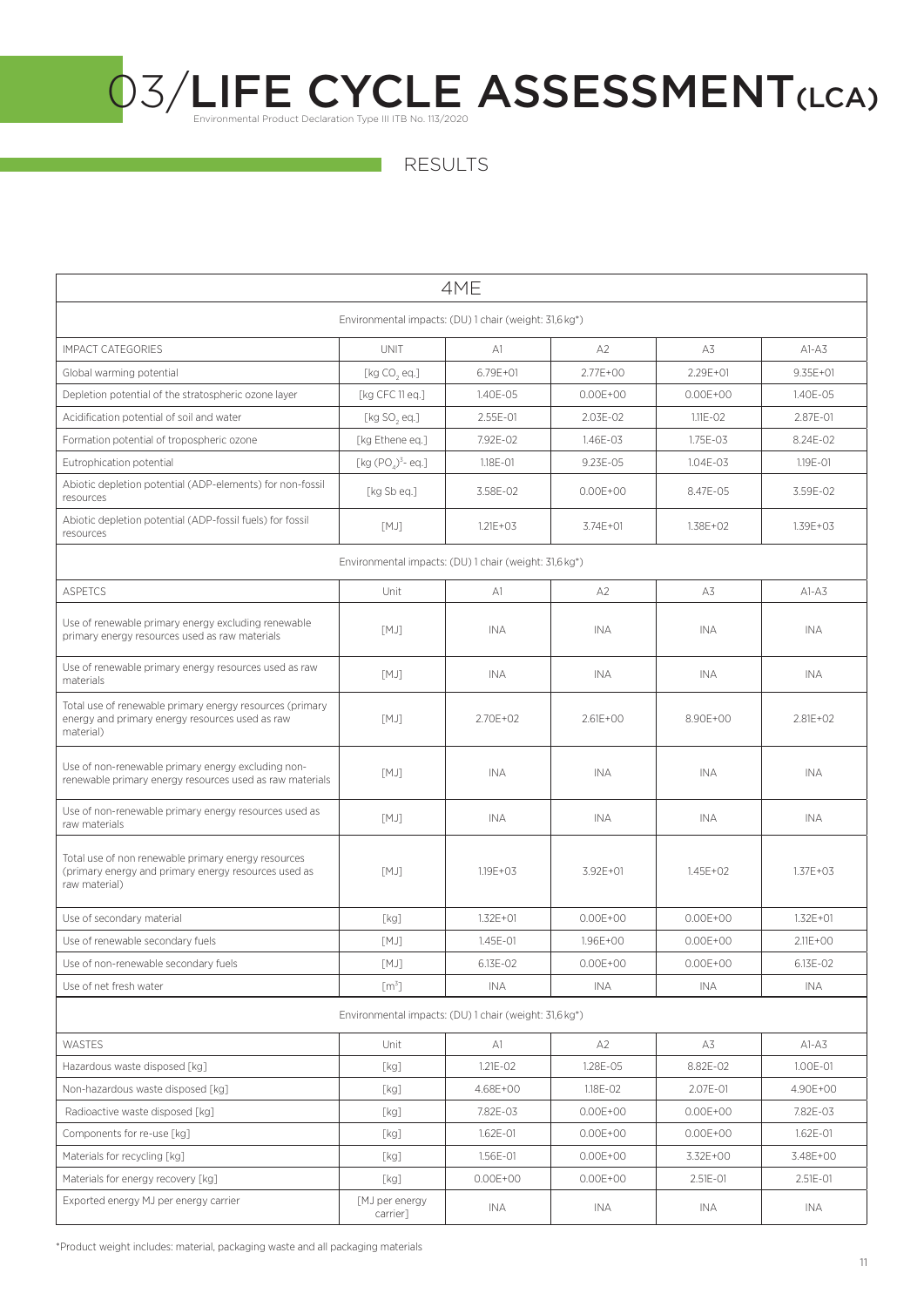RESULTS

| 4ME                                                                                                                          |                                                        |              |                |              |               |  |  |
|------------------------------------------------------------------------------------------------------------------------------|--------------------------------------------------------|--------------|----------------|--------------|---------------|--|--|
| Environmental impacts: (DU) 1 chair (weight: 31,6 kg*)                                                                       |                                                        |              |                |              |               |  |  |
| <b>IMPACT CATEGORIES</b>                                                                                                     | <b>UNIT</b>                                            | C2           | C <sub>3</sub> | C4           | $\mathsf{D}$  |  |  |
| Global warming potential                                                                                                     | [kg CO, eq.]                                           | 5.93E-02     | 2.52E+00       | 8.97E+00     | $-3.07E + 01$ |  |  |
| Depletion potential of the stratospheric ozone layer                                                                         | [kg CFC 11 eq.]                                        | $0.00E + 00$ | 1.97E-07       | 1.05E-07     | $-3.15E - 07$ |  |  |
| Acidification potential of soil and water                                                                                    | [ $kg$ SO, eq.]                                        | 4.48E-04     | 1.15E-02       | 8.50E-03     | $-3.33E - 02$ |  |  |
| Formation potential of tropospheric ozone                                                                                    | [kg Ethene eq.]                                        | 2.89E-05     | 1.50E-03       | 2.28E-03     | $-1.82E - 02$ |  |  |
| Eutrophication potential                                                                                                     | [kg $(POA)3$ - eq.]                                    | 7.91E-05     | 4.13E-03       | 2.83E-03     | $-4.12E - 02$ |  |  |
| Abiotic depletion potential (ADP-elements) for non-fossil<br>resources                                                       | [kg Sb eq.]                                            | $0.00E + 00$ | 5.63E-05       | 2.00E-05     | $-9.04E - 04$ |  |  |
| Abiotic depletion potential (ADP-fossil fuels) for fossil<br>resources                                                       | [MJ]                                                   | 1.75E+00     | 3.66E+01       | $2.68E + 01$ | $-1.78E + 02$ |  |  |
|                                                                                                                              | Environmental impacts: (DU) 1 chair (weight: 31,6 kg*) |              |                |              |               |  |  |
| <b>ASPETCS</b>                                                                                                               | Unit                                                   | C2           | C3             | C4           | D             |  |  |
| Use of renewable primary energy excluding renewable<br>primary energy resources used as raw materials                        | [MJ]                                                   | <b>INA</b>   | <b>INA</b>     | <b>INA</b>   | <b>INA</b>    |  |  |
| Use of renewable primary energy resources used as raw<br>materials                                                           | [MJ]                                                   | <b>INA</b>   | <b>INA</b>     | INA          | INA.          |  |  |
| Total use of renewable primary energy resources (primary<br>energy and primary energy resources used as raw<br>material)     | [MJ]                                                   | 1.22E-01     | 2.24E+01       | 2.77E+00     | $-3.95E + 00$ |  |  |
| Use of non-renewable primary energy excluding non-<br>renewable primary energy resources used as raw materials               | [MJ]                                                   | <b>INA</b>   | INA            | INA          | INA           |  |  |
| Use of non-renewable primary energy resources used as<br>raw materials                                                       | [MJ]                                                   | <b>INA</b>   | INA            | <b>INA</b>   | INA           |  |  |
| Total use of non renewable primary energy resources<br>(primary energy and primary energy resources used as<br>raw material) | [MJ]                                                   | 1.84E+00     | 3.46E+01       | $2.33E + 01$ | $-1.51E + 02$ |  |  |
| Use of secondary material                                                                                                    | [kg]                                                   | $0.00E + 00$ | $0.00E + 00$   | $0.00E + 00$ | $1.65E + 00$  |  |  |
| Use of renewable secondary fuels                                                                                             | [MJ]                                                   | 9.18E-02     | $0.00E + 00$   | $0.00E + 00$ | 2.69E+01      |  |  |
| Use of non-renewable secondary fuels                                                                                         | [MJ]                                                   | $0.00E + 00$ | $0.00E + 00$   | $0.00E + 00$ | 2.20E+00      |  |  |
| Use of net fresh water                                                                                                       | $[m^3]$                                                | INA          | INA            | INA          | INA           |  |  |
| Environmental impacts: (DU) 1 chair (weight: 31,6 kg*)                                                                       |                                                        |              |                |              |               |  |  |
| WASTES                                                                                                                       | Unit                                                   | C2           | C3             | C4           | D             |  |  |
| Hazardous waste disposed [kg]                                                                                                | [kg]                                                   | 1.82E-06     | 5.00E-02       | 2.75E-05     | $-2.86E - 03$ |  |  |
| Non-hazardous waste disposed [kg]                                                                                            | [kg]                                                   | 1.69E-03     | 1.43E+00       | 3.86E+00     | $-1.66E + 00$ |  |  |
| Radioactive waste disposed [kq]                                                                                              | [kg]                                                   | $0.00E + 00$ | 1.57E-04       | 5.13E-05     | $-6.22E - 03$ |  |  |
| Components for re-use [kg]                                                                                                   | [kg]                                                   | $0.00E + 00$ | 9.75E-02       | $0.00E + 00$ | $0.00E + 00$  |  |  |
| Materials for recycling [kg]                                                                                                 | [kg]                                                   | $0.00E + 00$ | 9.56E+00       | $0.00E + 00$ | $-2.58E - 01$ |  |  |
| Materials for energy recovery [kg]                                                                                           | [kg]                                                   | $0.00E + 00$ | $0.00E + 00$   | $0.00E + 00$ | $0.00E + 00$  |  |  |
| Exported energy MJ per energy carrier                                                                                        | [MJ per energy<br>carrier]                             | INA          | INA            | INA          | INA           |  |  |

\*Product weight includes: material, packaging waste and all packaging materials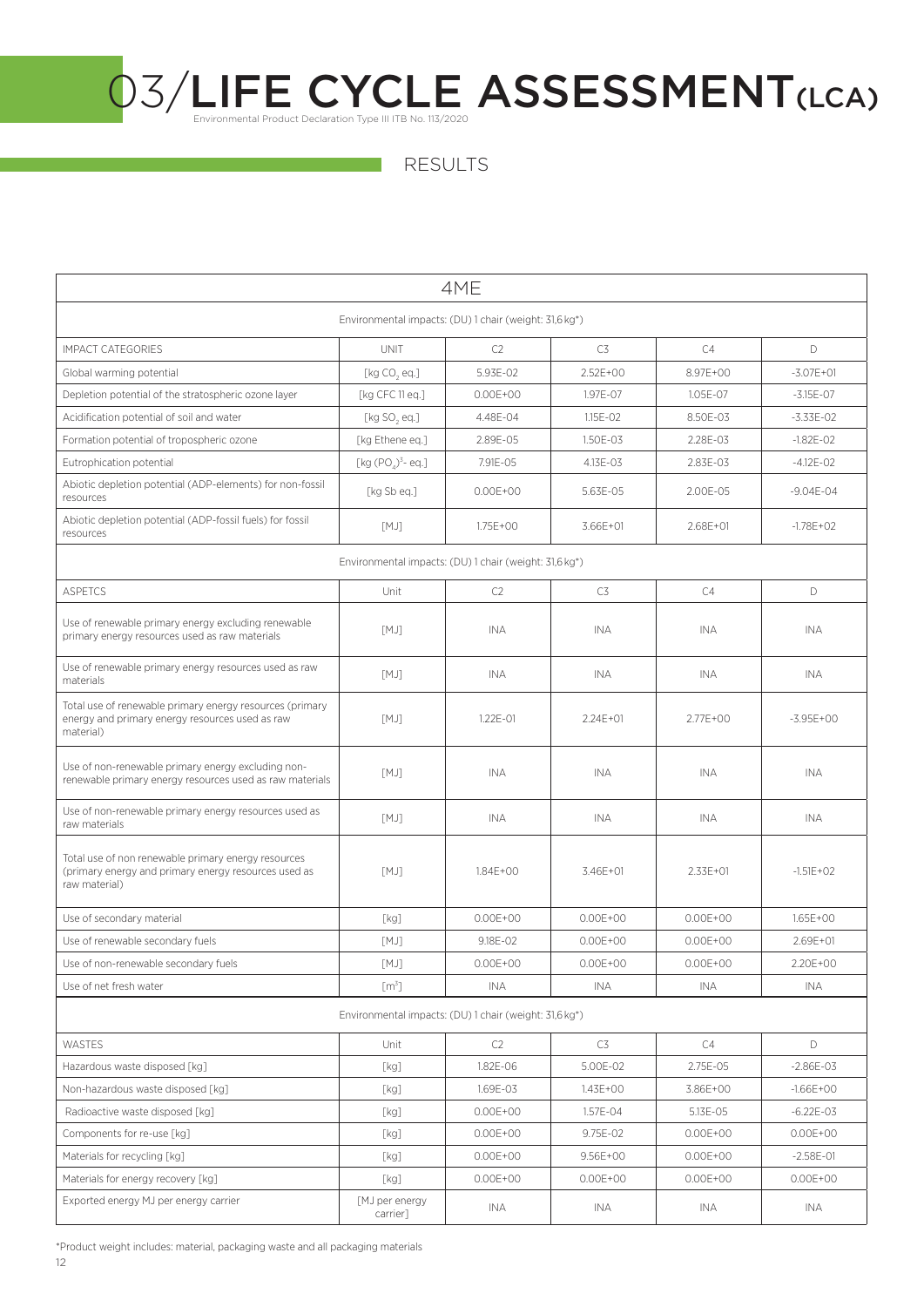RESULTS

| SO-ONE                                                                                                                       |                                                        |              |                |              |              |  |  |
|------------------------------------------------------------------------------------------------------------------------------|--------------------------------------------------------|--------------|----------------|--------------|--------------|--|--|
| Environmental impacts: (DU) 1 chair (weight: 36,9kg*)                                                                        |                                                        |              |                |              |              |  |  |
| <b>IMPACT CATEGORIES</b>                                                                                                     | <b>UNIT</b>                                            | A1           | A <sub>2</sub> | A3           | $A1-A3$      |  |  |
| Global warming potential                                                                                                     | [kg CO, eq.]                                           | 3.37E+01     | 1.30E+00       | $2.81E + 01$ | $6.31E + 01$ |  |  |
| Depletion potential of the stratospheric ozone layer                                                                         | [kg CFC 11 eq.]                                        | 1.88E-05     | $0.00E + 00$   | $0.00E + 00$ | 1.88E-05     |  |  |
| Acidification potential of soil and water                                                                                    | [ $kg$ SO, eq.]                                        | 2.44E-01     | 9.75E-03       | 1.43E-02     | 2.68E-01     |  |  |
| Formation potential of tropospheric ozone                                                                                    | [kg Ethene eq.]                                        | 2.92E-02     | 6.61E-04       | 2.06E-03     | 3.19E-02     |  |  |
| Eutrophication potential                                                                                                     | [kg $(PO_2)^3$ - eq.]                                  | 8.46E-02     | 6.42E-06       | 1.96E-03     | 8.66E-02     |  |  |
| Abiotic depletion potential (ADP-elements) for non-fossil<br>resources                                                       | [kg Sb eq.]                                            | 2.14E-02     | $0.00E + 00$   | 1.04E-04     | 2.15E-02     |  |  |
| Abiotic depletion potential (ADP-fossil fuels) for fossil<br>resources                                                       | [MJ]                                                   | 1.06E+03     | 3.35E+01       | $1.26E + 02$ | $1.22E + 03$ |  |  |
|                                                                                                                              | Environmental impacts: (DU) 1 chair (weight: 36,9 kg*) |              |                |              |              |  |  |
| <b>ASPETCS</b>                                                                                                               | Unit                                                   | A1           | A <sub>2</sub> | A3           | $A1-A3$      |  |  |
| Use of renewable primary energy excluding renewable<br>primary energy resources used as raw materials                        | [MJ]                                                   | <b>INA</b>   | <b>INA</b>     | <b>INA</b>   | <b>INA</b>   |  |  |
| Use of renewable primary energy resources used as raw<br>materials                                                           | [MJ]                                                   | <b>INA</b>   | <b>INA</b>     | INA          | <b>INA</b>   |  |  |
| Total use of renewable primary energy resources (primary<br>energy and primary energy resources used as raw<br>material)     | [MJ]                                                   | 5.20E+02     | 2.34E+00       | 7.69E+00     | 5.30E+02     |  |  |
| Use of non-renewable primary energy excluding non-<br>renewable primary energy resources used as raw materials               | [MJ]                                                   | <b>INA</b>   | <b>INA</b>     | <b>INA</b>   | <b>INA</b>   |  |  |
| Use of non-renewable primary energy resources used as<br>raw materials                                                       | [MJ]                                                   | <b>INA</b>   | <b>INA</b>     | INA          | INA          |  |  |
| Total use of non renewable primary energy resources<br>(primary energy and primary energy resources used as<br>raw material) | [MJ]                                                   | $1.02E + 03$ | 3.52E+01       | 1.32E+02     | $1.19E + 03$ |  |  |
| Use of secondary material                                                                                                    | [kg]                                                   | 5.49E+00     | $0.00F + 00$   | $0.00F + 00$ | $5.49F + 00$ |  |  |
| Use of renewable secondary fuels                                                                                             | [MJ]                                                   | 9.65E-02     | 1.76E+00       | $0.00E + 00$ | 1.85E+00     |  |  |
| Use of non-renewable secondary fuels                                                                                         | [MJ]                                                   | 6.13E-02     | $0.00E + 00$   | $0.00E + 00$ | 6.13E-02     |  |  |
| Use of net fresh water                                                                                                       | [m <sup>3</sup> ]                                      | <b>INA</b>   | <b>INA</b>     | <b>INA</b>   | <b>INA</b>   |  |  |
| Environmental impacts: (DU) 1 chair (weight: 36,9 kg*)                                                                       |                                                        |              |                |              |              |  |  |
| <b>WASTES</b>                                                                                                                | Unit                                                   | A1           | A <sub>2</sub> | A3           | $AI-AS$      |  |  |
| Hazardous waste disposed [kg]                                                                                                | [kg]                                                   | 6.97E-03     | 1.66E-06       | 7.03E-02     | 7.73E-02     |  |  |
| Non-hazardous waste disposed [kg]                                                                                            | [kg]                                                   | 4.39E+00     | 1.54E-03       | 1.34E-01     | 4.52E+00     |  |  |
| Radioactive waste disposed [kg]                                                                                              | [kg]                                                   | 5.69E-03     | $0.00E + 00$   | 4.28E-02     | 4.85E-02     |  |  |
| Components for re-use [kg]                                                                                                   | [kg]                                                   | 1.08E-01     | $0.00E + 00$   | 4.28E-02     | 1.50E-01     |  |  |
| Materials for recycling [kg]                                                                                                 | [kg]                                                   | 1.03E-01     | $0.00E + 00$   | 1.96E+00     | 2.06E+00     |  |  |
| Materials for energy recovery [kg]                                                                                           | [kg]                                                   | $0.00E + 00$ | $0.00E + 00$   | 1.02E+00     | 1.02E+00     |  |  |
| Exported energy MJ per energy carrier                                                                                        | [MJ per energy<br>carrier]                             | INA          | INA            | INA          | INA          |  |  |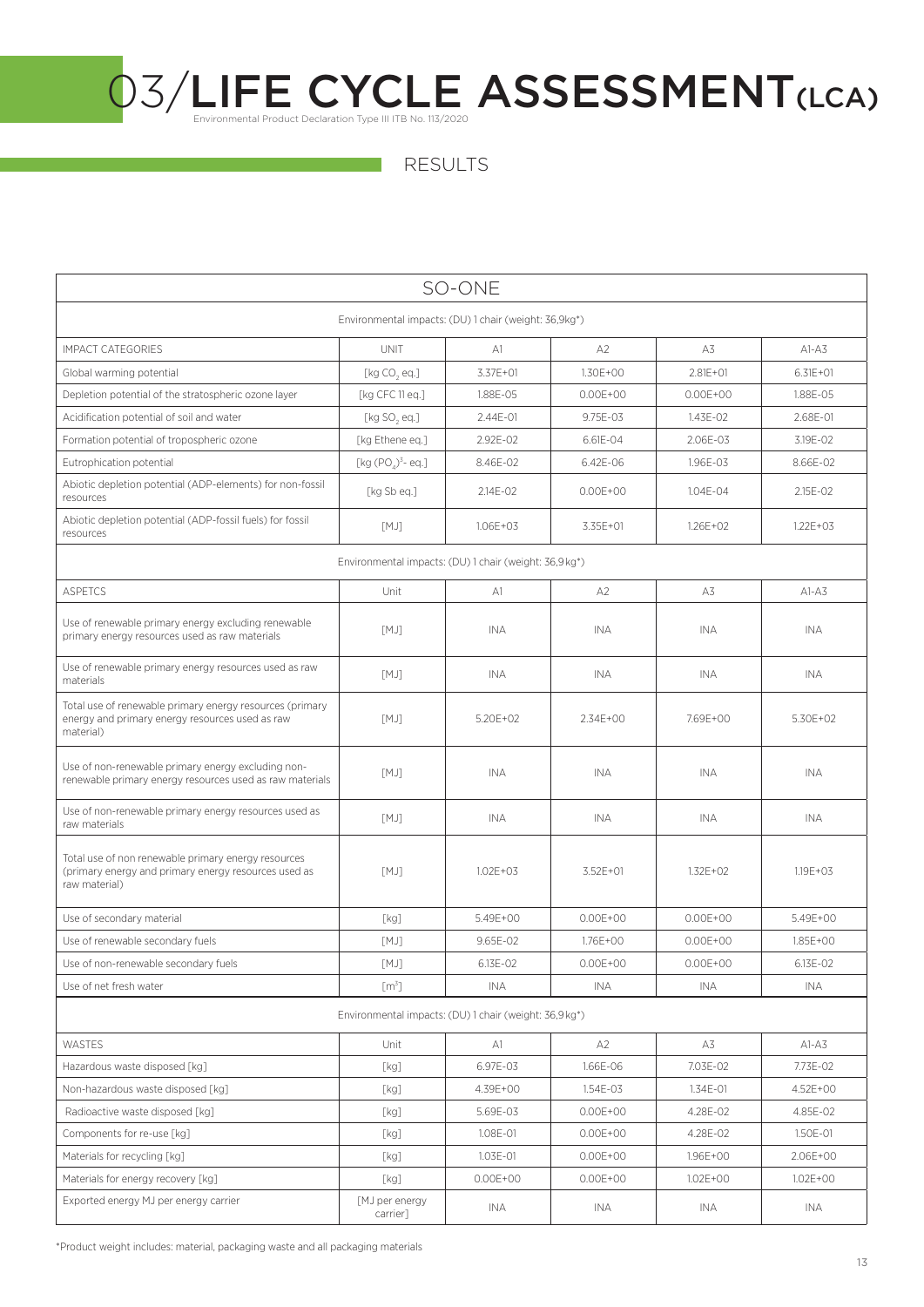RESULTS

| SO-ONE                                                                                                                       |                                                        |              |              |              |               |  |  |
|------------------------------------------------------------------------------------------------------------------------------|--------------------------------------------------------|--------------|--------------|--------------|---------------|--|--|
| Environmental impacts: (DU) 1 chair (weight: 36,9 kg*)                                                                       |                                                        |              |              |              |               |  |  |
| <b>IMPACT CATEGORIES</b>                                                                                                     | <b>UNIT</b>                                            | C2           | C3           | C4           | D             |  |  |
| Global warming potential                                                                                                     | [ $kg CO, eq.]$                                        | 6.92E-02     | $2.07F + 00$ | 6.29E+00     | $-2.39E + 01$ |  |  |
| Depletion potential of the stratospheric ozone layer                                                                         | [kg CFC 11 eq.]                                        | $0.00E + 00$ | 1.62E-07     | 7.25E-08     | $-2.05E-07$   |  |  |
| Acidification potential of soil and water                                                                                    | [ $kg$ SO, eq.]                                        | 5.23E-04     | 9.06E-03     | 6.14E-03     | $-2.75E - 02$ |  |  |
| Formation potential of tropospheric ozone                                                                                    | [kg Ethene eq.]                                        | 3.37E-05     | 1.22E-03     | 1.59E-03     | $-1.31E-02$   |  |  |
| Eutrophication potential                                                                                                     | [kg $(POA)3$ - eq.]                                    | 9.24E-05     | 3.33E-03     | 1.98E-03     | $-2.40E - 02$ |  |  |
| Abiotic depletion potential (ADP-elements) for non-fossil<br>resources                                                       | [kg Sb eg.]                                            | $0.00E + 00$ | 3.93E-05     | 1.38E-05     | $-6.00E - 04$ |  |  |
| Abiotic depletion potential (ADP-fossil fuels) for fossil<br>resources                                                       | [MJ]                                                   | 2.04E+00     | 3.07E+01     | $1.98E + 01$ | $-1.99E + 02$ |  |  |
|                                                                                                                              | Environmental impacts: (DU) 1 chair (weight: 36,9 kg*) |              |              |              |               |  |  |
| <b>ASPETCS</b>                                                                                                               | Unit                                                   | C2           | C3           | C4           | D             |  |  |
| Use of renewable primary energy excluding renewable<br>primary energy resources used as raw materials                        | [MJ]                                                   | <b>INA</b>   | INA          | INA          | <b>INA</b>    |  |  |
| Use of renewable primary energy resources used as raw<br>materials                                                           | [MJ]                                                   | <b>INA</b>   | INA          | INA          | <b>INA</b>    |  |  |
| Total use of renewable primary energy resources (primary<br>energy and primary energy resources used as raw<br>material)     | [MJ]                                                   | 1.43E-01     | $6.04E + 01$ | 1.99E+00     | $-1.65E + 01$ |  |  |
| Use of non-renewable primary energy excluding non-<br>renewable primary energy resources used as raw materials               | [MJ]                                                   | <b>INA</b>   | <b>INA</b>   | <b>INA</b>   | INA           |  |  |
| Use of non-renewable primary energy resources used as<br>raw materials                                                       | [MJ]                                                   | <b>INA</b>   | <b>INA</b>   | INA          | <b>INA</b>    |  |  |
| Total use of non renewable primary energy resources<br>(primary energy and primary energy resources used as<br>raw material) | [MJ]                                                   | 2.14E+00     | $2.81E + 01$ | 1.70E+01     | $-1.81E+O2$   |  |  |
| Use of secondary material                                                                                                    | [kg]                                                   | $0.00F + 00$ | $0.00E + 00$ | $0.00F + 00$ | 5.00E+00      |  |  |
| Use of renewable secondary fuels                                                                                             | [MJ]                                                   | 1.07E-01     | $0.00E + 00$ | $0.00E + 00$ | $8.17E + 01$  |  |  |
| Use of non-renewable secondary fuels                                                                                         | [MJ]                                                   | $0.00E + 00$ | $0.00E + 00$ | $0.00E + 00$ | 6.70E+00      |  |  |
| Use of net fresh water                                                                                                       | [m <sup>3</sup> ]                                      | <b>INA</b>   | INA          | INA          | <b>INA</b>    |  |  |
| Environmental impacts: (DU) 1 chair (weight: 36,9 kg*)                                                                       |                                                        |              |              |              |               |  |  |
| WASTES                                                                                                                       | Unit                                                   | C2           | C3           | C4           | D             |  |  |
| Hazardous waste disposed [kq]                                                                                                | [kg]                                                   | 1.82E-06     | 2.59E-02     | 1.90E-05     | $-1.90E - 03$ |  |  |
| Non-hazardous waste disposed [kg]                                                                                            | [kg]                                                   | 1.69E-03     | $1.03E + 00$ | 2.68E+00     | $-9.74E - 01$ |  |  |
| Radioactive waste disposed [kg]                                                                                              | [kg]                                                   | $0.00E + 00$ | 1.26E-04     | 3.91E-05     | $-4.12E-03$   |  |  |
| Components for re-use [kg]                                                                                                   | [kg]                                                   | $0.00E + 00$ | 6.46E-02     | $0.00E + 00$ | $0.00E + 00$  |  |  |
| Materials for recycling [kg]                                                                                                 | [kg]                                                   | $0.00E + 00$ | 6.33E+00     | $0.00E + 00$ | $-1.34E - 01$ |  |  |
| Materials for energy recovery [kg]                                                                                           | [kg]                                                   | $0.00E + 00$ | $0.00E + 00$ | $0.00E + 00$ | $0.00E + 00$  |  |  |
| Exported energy MJ per energy carrier                                                                                        | [MJ per energy<br>carrier]                             | INA          | INA          | INA          | INA           |  |  |

\*Product weight includes: material, packaging waste and all packaging materials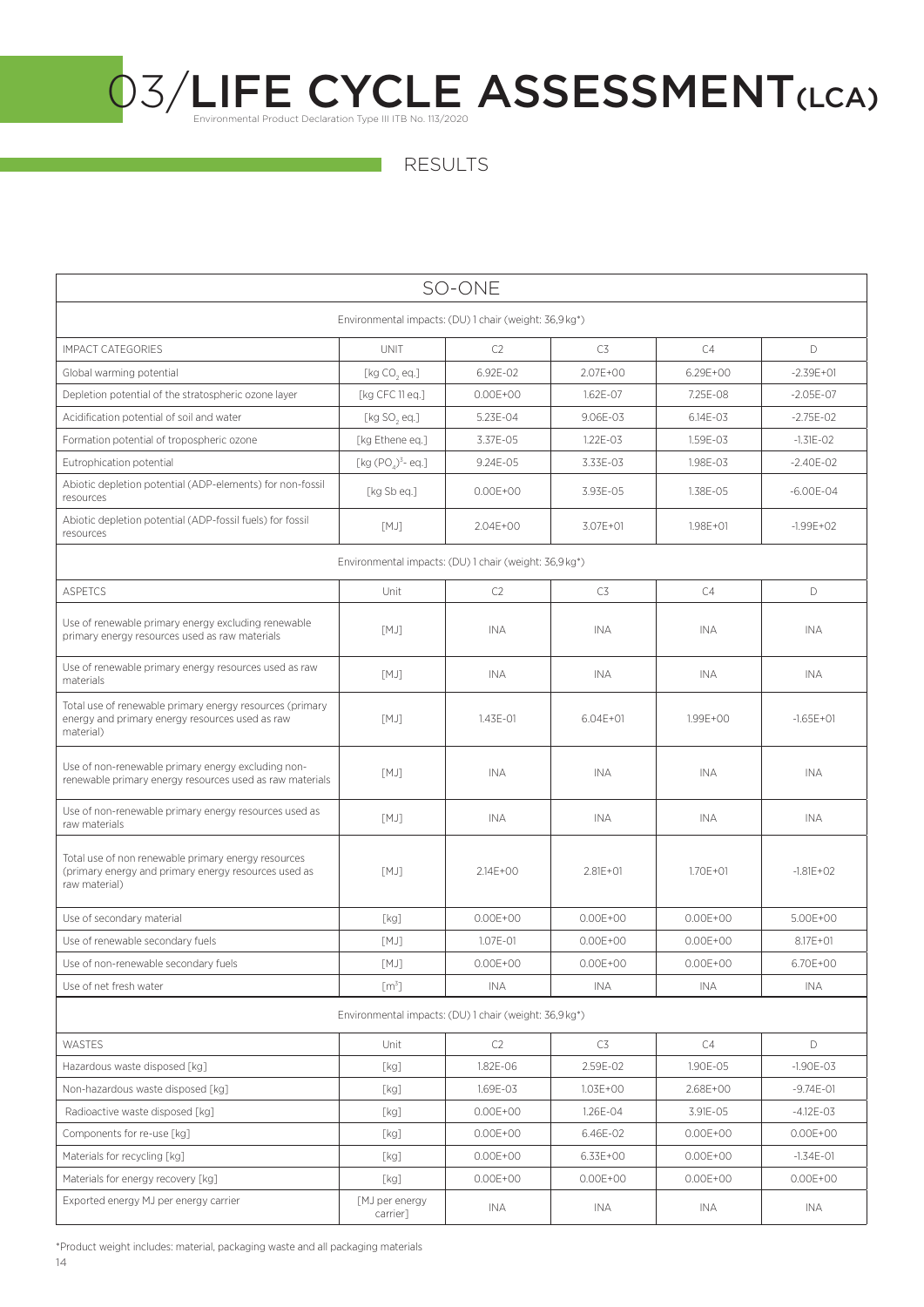RESULTS

| <b>VIDEN</b>                                                                                                                 |                                                        |              |                |              |              |  |  |
|------------------------------------------------------------------------------------------------------------------------------|--------------------------------------------------------|--------------|----------------|--------------|--------------|--|--|
| Environmental impacts: (DU) 1 chair (weight: 37,9 kg*)                                                                       |                                                        |              |                |              |              |  |  |
| <b>IMPACT CATEGORIES</b>                                                                                                     | <b>UNIT</b>                                            | A1           | A <sub>2</sub> | A3           | $A1-A3$      |  |  |
| Global warming potential                                                                                                     | [ $kg CO, eq.]$                                        | 3.94E+01     | $2.74E + 00$   | $3.24F + 01$ | 7.46E+01     |  |  |
| Depletion potential of the stratospheric ozone layer                                                                         | [kg CFC 11 eq.]                                        | 1.83E-05     | $0.00E + 00$   | $0.00E + 00$ | 1.83E-05     |  |  |
| Acidification potential of soil and water                                                                                    | [ $kg$ SO, eq.]                                        | 3.94E-01     | 2.05E-02       | 1.59E-02     | 4.31E-01     |  |  |
| Formation potential of tropospheric ozone                                                                                    | [kg Ethene eq.]                                        | 3.63E-02     | 1.44E-03       | 1.35E-03     | 3.91E-02     |  |  |
| Eutrophication potential                                                                                                     | [kg $(POA)3$ - eq.]                                    | 8.23E-02     | 2.03E-05       | 1.78E-03     | 8.41E-02     |  |  |
| Abiotic depletion potential (ADP-elements) for non-fossil<br>resources                                                       | [kg Sb eq.]                                            | 1.87E-01     | $0.00E + 00$   | 1.20E-04     | 1.87E-01     |  |  |
| Abiotic depletion potential (ADP-fossil fuels) for fossil<br>resources                                                       | [MJ]                                                   | $1.29E + 03$ | $4.14E + 01$   | $1.76E + 02$ | $1.51E + 03$ |  |  |
|                                                                                                                              | Environmental impacts: (DU) 1 chair (weight: 37,9 kg*) |              |                |              |              |  |  |
| <b>ASPETCS</b>                                                                                                               | Unit                                                   | A1           | A2             | A3           | $AI-AS$      |  |  |
| Use of renewable primary energy excluding renewable<br>primary energy resources used as raw materials                        | [MJ]                                                   | INA          | <b>INA</b>     | <b>INA</b>   | <b>INA</b>   |  |  |
| Use of renewable primary energy resources used as raw<br>materials                                                           | [MJ]                                                   | <b>INA</b>   | <b>INA</b>     | <b>INA</b>   | <b>INA</b>   |  |  |
| Total use of renewable primary energy resources (primary<br>energy and primary energy resources used as raw<br>material)     | [MJ]                                                   | 4.46E+02     | 2.90E+00       | $1.10F + 01$ | 4.60E+02     |  |  |
| Use of non-renewable primary energy excluding non-<br>renewable primary energy resources used as raw materials               | [MJ]                                                   | <b>INA</b>   | <b>INA</b>     | INA          | <b>INA</b>   |  |  |
| Use of non-renewable primary energy resources used as<br>raw materials                                                       | [MJ]                                                   | <b>INA</b>   | INA            | INA          | INA.         |  |  |
| Total use of non renewable primary energy resources<br>(primary energy and primary energy resources used as<br>raw material) | [MJ]                                                   | $1.33E + 03$ | 4.35E+01       | 1.85E+02     | $1.56E + 03$ |  |  |
| Use of secondary material                                                                                                    | [kg]                                                   | 3.34E+02     | $0.00E + 00$   | $0.00E + 00$ | 3.34E+02     |  |  |
| Use of renewable secondary fuels                                                                                             | [MJ]                                                   | 1.10E-01     | 2.18E+00       | $0.00E + 00$ | 2.29E+00     |  |  |
| Use of non-renewable secondary fuels                                                                                         | [MJ]                                                   | 6.13E-02     | $0.00E + 00$   | $0.00E + 00$ | 6.13F-02     |  |  |
| Use of net fresh water                                                                                                       | [m <sup>3</sup> ]                                      | INA          | <b>INA</b>     | <b>INA</b>   | INA          |  |  |
| Environmental impacts: (DU) 1 chair (weight: 37,9 kg*)                                                                       |                                                        |              |                |              |              |  |  |
| WASTES                                                                                                                       | Unit                                                   | A1           | A2             | A3           | $AI-AS$      |  |  |
| Hazardous waste disposed [kg]                                                                                                | [kg]                                                   | 7.89E-03     | 3.09E-06       | 9.87E-02     | 1.07E-01     |  |  |
| Non-hazardous waste disposed [kq]                                                                                            | [kg]                                                   | 3.62E+00     | 2.87E-03       | 1.82E-01     | 3.80E+00     |  |  |
| Radioactive waste disposed [kg]                                                                                              | [kg]                                                   | 6.32E-03     | $0.00E + 00$   | $0.00E + 00$ | 6.32E-03     |  |  |
| Components for re-use [kg]                                                                                                   | [kg]                                                   | 1.21E-01     | $0.00E + 00$   | $0.00E + 00$ | $1.21E - 01$ |  |  |
| Materials for recycling [kg]                                                                                                 | [kg]                                                   | 1.16E-01     | $0.00E + 00$   | 2.12E+00     | 2.23E+00     |  |  |
| Materials for energy recovery [kg]                                                                                           | [kg]                                                   | $0.00E + 00$ | $0.00E + 00$   | 6.12E-01     | 6.12E-01     |  |  |
| Exported energy MJ per energy carrier                                                                                        | [MJ per energy<br>carrier]                             | INA          | INA            | INA          | INA          |  |  |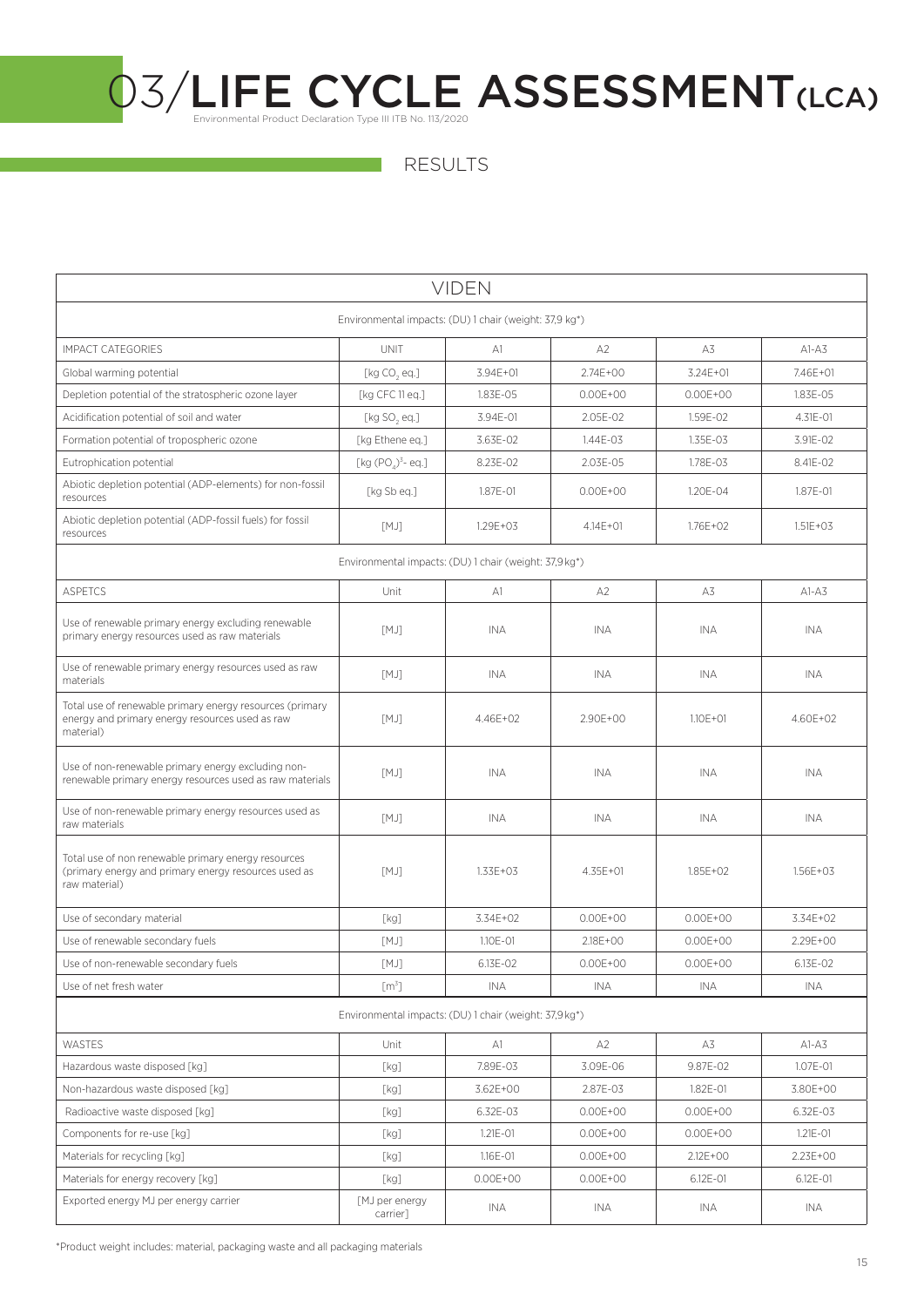RESULTS

| <b>VIDEN</b>                                                                                                                 |                                                                     |              |              |              |               |  |  |
|------------------------------------------------------------------------------------------------------------------------------|---------------------------------------------------------------------|--------------|--------------|--------------|---------------|--|--|
| Environmental impacts: (DU) 1 chair (weight: 37,9 kg*)                                                                       |                                                                     |              |              |              |               |  |  |
| <b>IMPACT CATEGORIES</b>                                                                                                     | <b>UNIT</b>                                                         | C2           | C3           | C4           | D.            |  |  |
| Global warming potential                                                                                                     | [kg CO, eq.]                                                        | 7.10E-02     | 2.84E+00     | $1.01E + 01$ | $-2.40E + 01$ |  |  |
| Depletion potential of the stratospheric ozone layer                                                                         | [kg CFC 11 eq.]                                                     | $0.00E + 00$ | 2.27E-07     | 1.18E-07     | $-1.81E - 07$ |  |  |
| Acidification potential of soil and water                                                                                    | [ $kg$ SO, eq.]                                                     | 5.36E-04     | $1.11E - 02$ | 9.73E-03     | $-2.93E - 02$ |  |  |
| Formation potential of tropospheric ozone                                                                                    | [kg Ethene eq.]                                                     | 3.46E-05     | 1.68E-03     | 2.55E-03     | $-1.15E - 02$ |  |  |
| Eutrophication potential                                                                                                     | [kg $(POA)3$ - eq.]                                                 | 9.47E-05     | 3.92E-03     | 3.17E-03     | $-1.70E - 02$ |  |  |
| Abiotic depletion potential (ADP-elements) for non-fossil<br>resources                                                       | [kg Sb eq.]                                                         | $0.00E + 00$ | 4.96E-05     | 2.25E-05     | $-6.75E - 04$ |  |  |
| Abiotic depletion potential (ADP-fossil fuels) for fossil<br>resources                                                       | [MJ]                                                                | 2.09E+00     | $4.21E + 01$ | 3.09E+01     | $-1.83E + 02$ |  |  |
|                                                                                                                              | Environmental impacts: (DU) 1 chair (weight: 37,9 kg <sup>*</sup> ) |              |              |              |               |  |  |
| <b>ASPETCS</b>                                                                                                               | Unit                                                                | C2           | C3           | C4           | D             |  |  |
| Use of renewable primary energy excluding renewable<br>primary energy resources used as raw materials                        | [MJ]                                                                | INA          | INA          | INA          | INA.          |  |  |
| Use of renewable primary energy resources used as raw<br>materials                                                           | [MJ]                                                                | INA          | INA          | INA          | INA           |  |  |
| Total use of renewable primary energy resources (primary<br>energy and primary energy resources used as raw<br>material)     | [MJ]                                                                | 1.47E-01     | $5.47E + 01$ | 3.16E+00     | $-1.20E + 01$ |  |  |
| Use of non-renewable primary energy excluding non-<br>renewable primary energy resources used as raw materials               | [MJ]                                                                | <b>INA</b>   | <b>INA</b>   | <b>INA</b>   | <b>INA</b>    |  |  |
| Use of non-renewable primary energy resources used as<br>raw materials                                                       | [MJ]                                                                | <b>INA</b>   | <b>INA</b>   | INA          | INA.          |  |  |
| Total use of non renewable primary energy resources<br>(primary energy and primary energy resources used as<br>raw material) | [MJ]                                                                | 2.20E+00     | 3.94E+01     | $2.67E + 01$ | $-1.63E + 02$ |  |  |
| Use of secondary material                                                                                                    | [kg]                                                                | $0.00E + 00$ | $0.00E + 00$ | $0.00E + 00$ | 4.44E+00      |  |  |
| Use of renewable secondary fuels                                                                                             | [MJ]                                                                | 1.10E-01     | $0.00E + 00$ | $0.00E + 00$ | 7.25E+01      |  |  |
| Use of non-renewable secondary fuels                                                                                         | [MJ]                                                                | $0.00E + 00$ | $0.00E + 00$ | $0.00E + 00$ | $5.95E + 00$  |  |  |
| Use of net fresh water                                                                                                       | [m <sup>3</sup> ]                                                   | INA          | INA          | INA          | INA           |  |  |
| Environmental impacts: (DU) 1 chair (weight: 37,9 kg*)                                                                       |                                                                     |              |              |              |               |  |  |
| WASTES                                                                                                                       | Unit                                                                | C2           | C3           | C4           | D             |  |  |
| Hazardous waste disposed [kg]                                                                                                | [kg]                                                                | 1.82E-06     | 1.47E-02     | 3.09E-05     | $-2.14E-03$   |  |  |
| Non-hazardous waste disposed [kg]                                                                                            | [kg]                                                                | 1.69E-03     | 1.56E+00     | 4.27E+00     | $-1.47E + 00$ |  |  |
| Radioactive waste disposed [kq]                                                                                              | [kg]                                                                | $0.00E + 00$ | 1.67E-04     | 6.01E-05     | $-4.65E - 03$ |  |  |
| Components for re-use [kg]                                                                                                   | [kg]                                                                | $0.00E + 00$ | 7.28E-02     | $0.00E + 00$ | $0.00E + 00$  |  |  |
| Materials for recycling [kg]                                                                                                 | [kg]                                                                | $0.00E + 00$ | 7.14E+00     | $0.00E + 00$ | $-7.55E - 02$ |  |  |
| Materials for energy recovery [kg]                                                                                           | [kg]                                                                | $0.00E + 00$ | $0.00E + 00$ | $0.00E + 00$ | $0.00E + 00$  |  |  |
| Exported energy MJ per energy carrier                                                                                        | [MJ per energy<br>carrier]                                          | INA          | INA          | INA          | INA           |  |  |

16 \*Product weight includes: material, packaging waste and all packaging materials